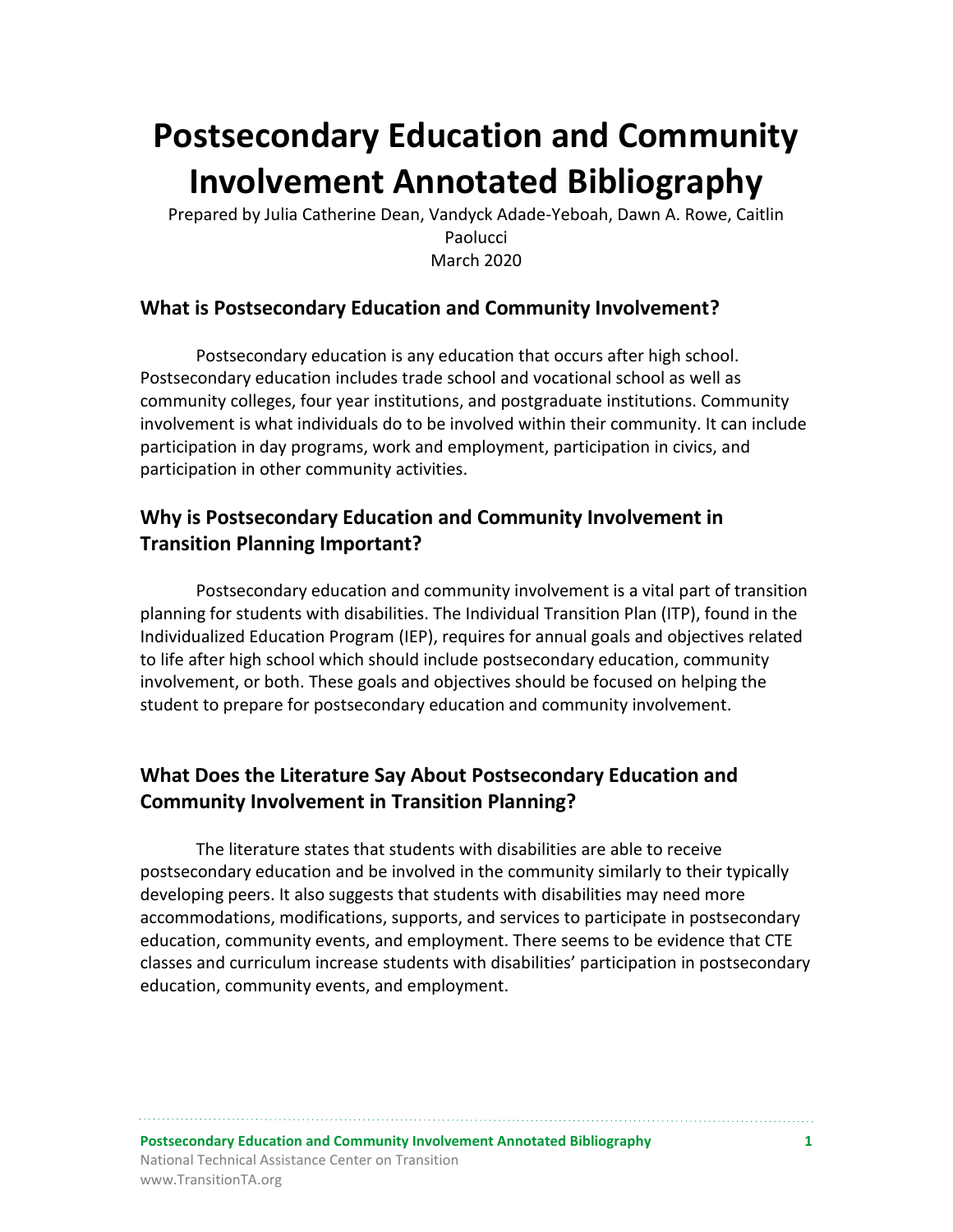### **Bragg, D. D. (2007). Career pathways extending from high school to community college to university. Community College Review, 35, 10-29.**

- Examined the efforts at three community colleges to implement career pathways for K-12 teachers, detailing implementation strategies, student enrollment in high school, and outcomes related to their transition including matriculation and the need for remedial course taking.
- Results indicated that the three community colleges had similarities in the implementation of their teacher education career pathways programs.
- Results indicated that in all three community colleges the development of degrees in high needs areas that were supported by the state.
- Recommendations include replicating this study but to assess the teacher education career pathway programs by how many high school graduates enter the teaching profession and how many sustain for long term teaching.
- Implications include recommending that more community colleges create teacher pipeline programs that begin in high school.

## **Chiang, H. M., Cheung, Y. K., Li, H., & Tsai, L. Y. (2013). Factors associated with participation in employment for high school leavers with autism.** *Journal of Autism and Developmental Disorders***,** *43***, 1832-1842.**

- Examined key factors associated with post-school employment for students with autism through a secondary data analysis from the National Longitudinal Transition Study 2 (NLTS2).
- Results included the following significant factors associated with post-school employment for students with autism (a) annual household income, (b) parental education, (c) gender, (d) social skills, (d) if the student had an intellectual disability or not, (e) graduation from high school, (f) career counseling during high school, and (g) if the school students attended contacted postsecondary vocational training programs or employer.
- Implications included providing transition services and postsecondary programs for individuals with autism are provided.

# **Davis, C., & Bullis, M. (1990). The school-to-community transition of hearingimpaired persons with developmental disabilities: a review of the empirical literature.** *American Annals of the Deaf***, 135(5), 352-363.**

- Described literature found that fit the following criteria in regards to school-tocommunity transitions for students with hearing impairments and developmental disabilities:
	- Discussed original empirical research
	- Were published from 1975-1990
	- Focused on adolescents and young adults (13-35 years of age)
	- Focused on people with hearing impairments AND developmental disabilities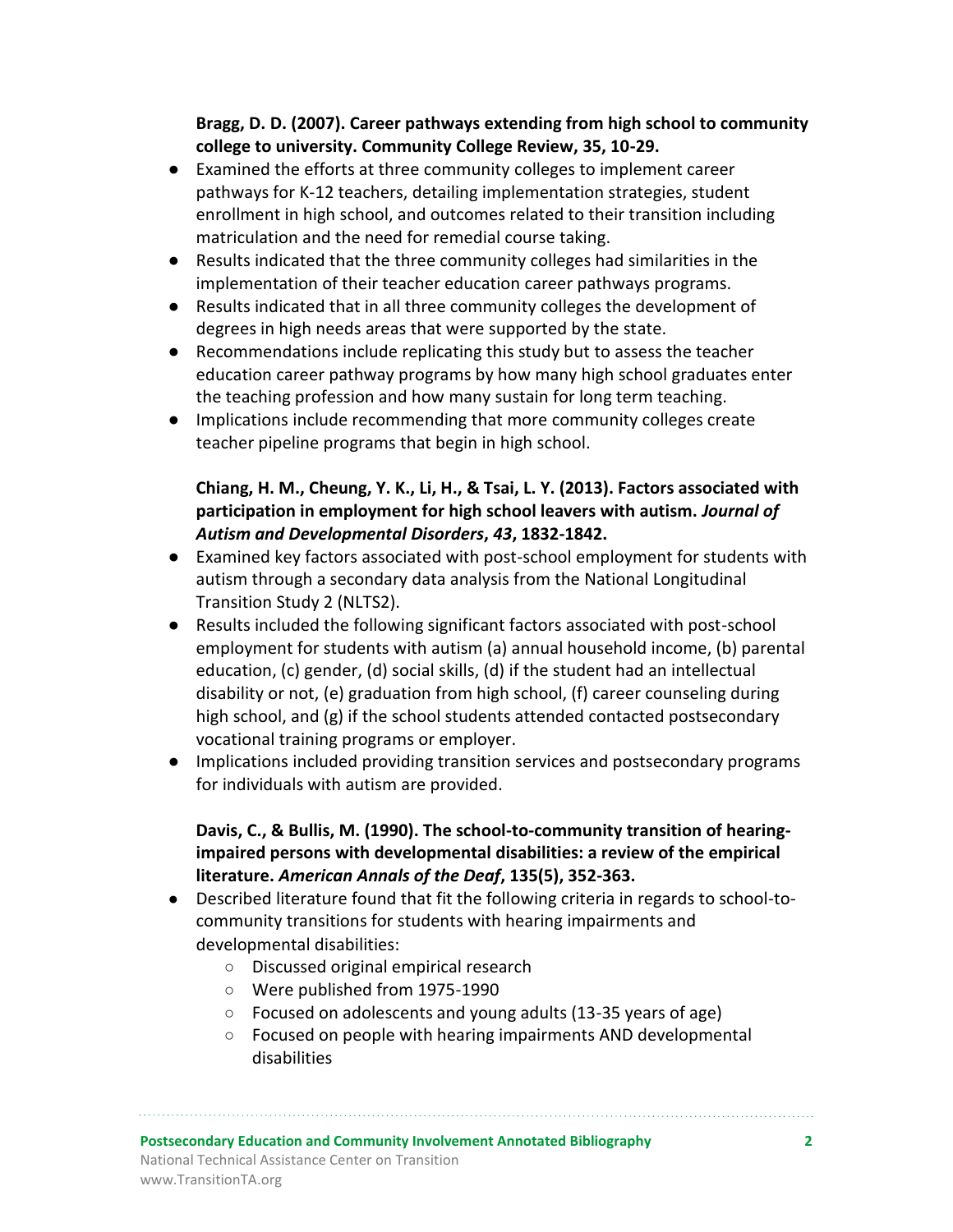- Emphasized transition experiences and issues
- Indicated that 43 studies were found that met the inclusion criteria above.
- Described the 43 articles in terms of research approach in ten content areas: demographics (8 studies), educational practices and procedures (4 studies), career/vocational preparation (0 studies), independent living skills (3 studies), social/interpersonal behavior (11 studies), communication (5 studies), assessment (4 studies), family issues (2 studies), service provider training and programs (1 study), and community outcomes (5 studies).
- Findings indicate that not much is known about transitions services related to students with hearing impairments and developmental disabilities, especially in regards to career/vocational preparation, family issues, and service provider training.
- Recommended future research be used to develop and test a transition-related curriculum for students with hearing impairments and developmental disabilities.

#### **Dipeolu, A. O. (2011). College students with ADHD: Prescriptive concepts for best practices in career development.** *Journal of Career Development***, 38, 408- 427.**

- Describe prominent symptoms of college students with ADHD as: impatience, impulsive decision making, forgetfulness, procrastination, chronic lateness, failure to plan ahead, difficulty getting organized, difficulty with focused attention, difficulty completing tasks and setting goals, and difficulty with time management.
- Recommend that career counselors pay attention to the following signs as they may point to ADHD: excessive talking in sessions, evidence of low frustration tolerance, lack of focused attention, excessive procrastination, poor time management, being late for appointments, difficulty with planning, and making impulsive career decisions.
- Describe the following interventions for effective career counseling practices for college students with ADHD:
	- Setting the stage
		- Consider recommending immediate formal diagnosis
		- Promote students' acceptance of ADHD
		- Provide structure
		- Instill hope
	- Opportunities for learning
		- Promote education about the disorder
		- Dispel associated myths
		- Challenge character deficit beliefs
		- Explain the chronicity model
		- Communicate the importance of medication
		- Clarify coping vs. cure options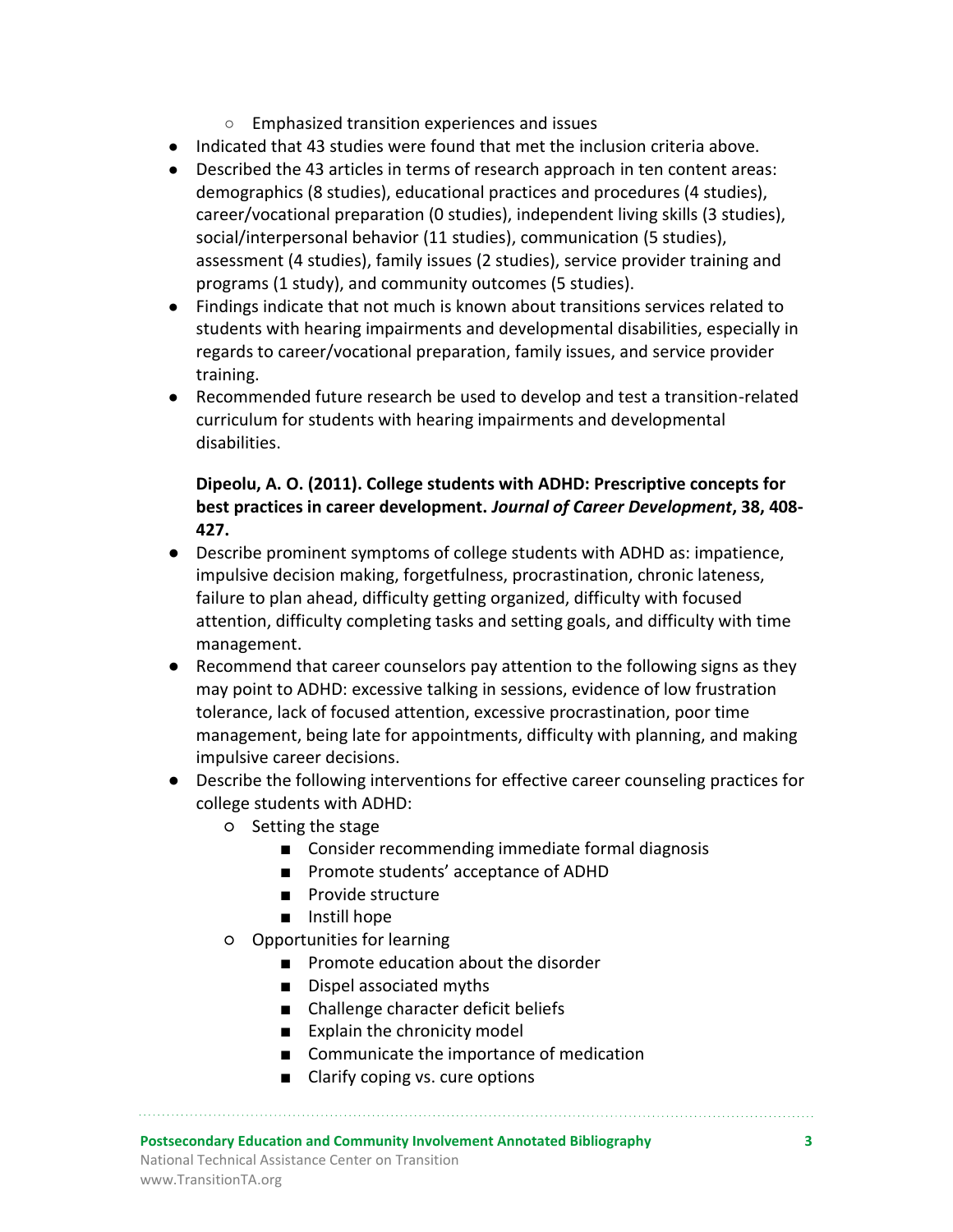- Career planning, exploration, and career decision making
	- Elements of the career planning and exploration process
		- Clarify self-knowledge
		- Clarify work-related values
		- Help discover student's skills/abilities
		- Consider students' interests/preferences
		- Consider inventories with students with ADHD
		- Career decision making and problem solving
- Allied career and occupational interventions
	- Encourage appropriate occupational/career choice
	- Help to set realistic goals
	- Address future workplace accommodation issues
- Cognitive-behavior-strength-based interventions
	- Assist college students with ADHD to reframe
	- Build resilience
	- Promote career coaching and advocacy
- Recommend environmental modifications
	- Recommend environmental modifications and ADHD friendly tools
- Recommend that career counselors use and follow these effective career counseling practices for college students with ADHD to enrich and improve the college and post-college experience of students with ADHD.

## **Fleming, A.R., & Fairweather, J.S. (2012). The role of postsecondary education in the path from high school to work for youth.** *Rehabilitation Counseling Bulletin***, 55(2), 71-81.**

- Examined disability-related factors (type, severity, and special education services) and typical high school student factors effects on attendance at postsecondary institutions.
- Findings indicated that disability-related factors influence postsecondary attendance and that traditional factors were not significant predictors of vocational-technical school attendance.
- Results suggested that students with visual impairments and emotional disabilities were less likely to attend vocational-technical institutions and students with other health impairments were more likely to attend vocationaltechnical institutions.
- Recommendation included that rehabilitation counselors should consider traditional predictors of college attendance while services and supports are being planned for those young adults who would attend postsecondary institution as part of their vocational training.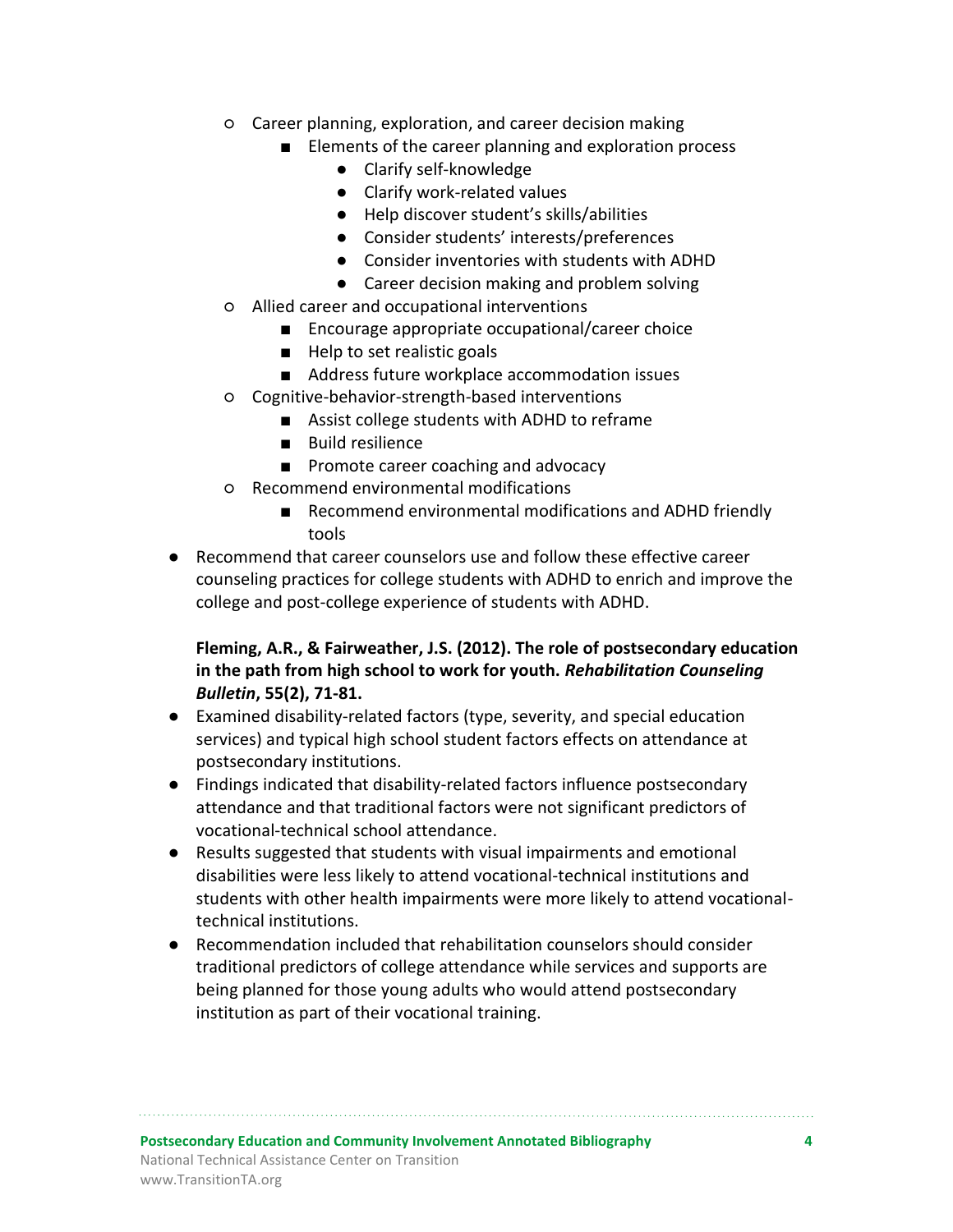**Flexer, R. W., Daviso, A.W., Baer, R.M Queen, R.M., & Meindl, R.S. (2011). An epidemiological model of transition and postschool outcomes.** *Career Development for Exceptional Individuals,* **34(2), 83-94.**

- Examined the effects of inclusion on postsecondary education, career and technical education on employment, and work study experience on subsequent employment for individuals with disabilities in regard to gender and minority status.
- Results found that 58.8% of all participants received inclusion education while only 21.3% of participants were female and received inclusion, 7.9% of participants were African American and received inclusion education, and 7.5% of participants had intellectual and/or developmental disabilities and received inclusion education.
- Results found that 33.5% of all participants received career and technical education (CTE) while only 10.6% of participants were female and received CTE, 5.2% of participants were African American and received CTE, and 9.2% of participants had intellectual and/or developmental disabilities and received CTE.
- Results found that 37.9% of participants received work study education while only 14.5% of participants were female and received work study education, 9.5% of participants were African American and received work study education, and 15.1% of participants had intellectual and/or developmental disabilities and received work study education.
- Findings indicated that participants with intellectual and/or developmental disabilities are less likely to be employed, especially if they were African American, and if they were African American and did not have an intellectual and/or developmental disability they were less likely to be employed than their non-intellectually or developmentally disabled peers.
- Findings indicated that participants with intellectual and/or developmental disabilities were less likely to be employed than other participants regardless of work study education.
- Implication for study included that students who want to be enrolled in postsecondary education should be included in the general education curriculum but not at the expense of career and technical education and work and study programs for students who want to enter full employment after graduation. However, due to the growing number of graduation requirements this may not be possible.

# **Halpern, A.S., Yovanoff, P., Doren, B. & Benz, M.R. (1995) Predicting participation in postsecondary education for school leavers with disabilities***. Exceptional Children***,** *62***, 151–164.**

● Examined predictors of postsecondary education for students with disabilities using a multivariate logistic regression analysis researchers examined data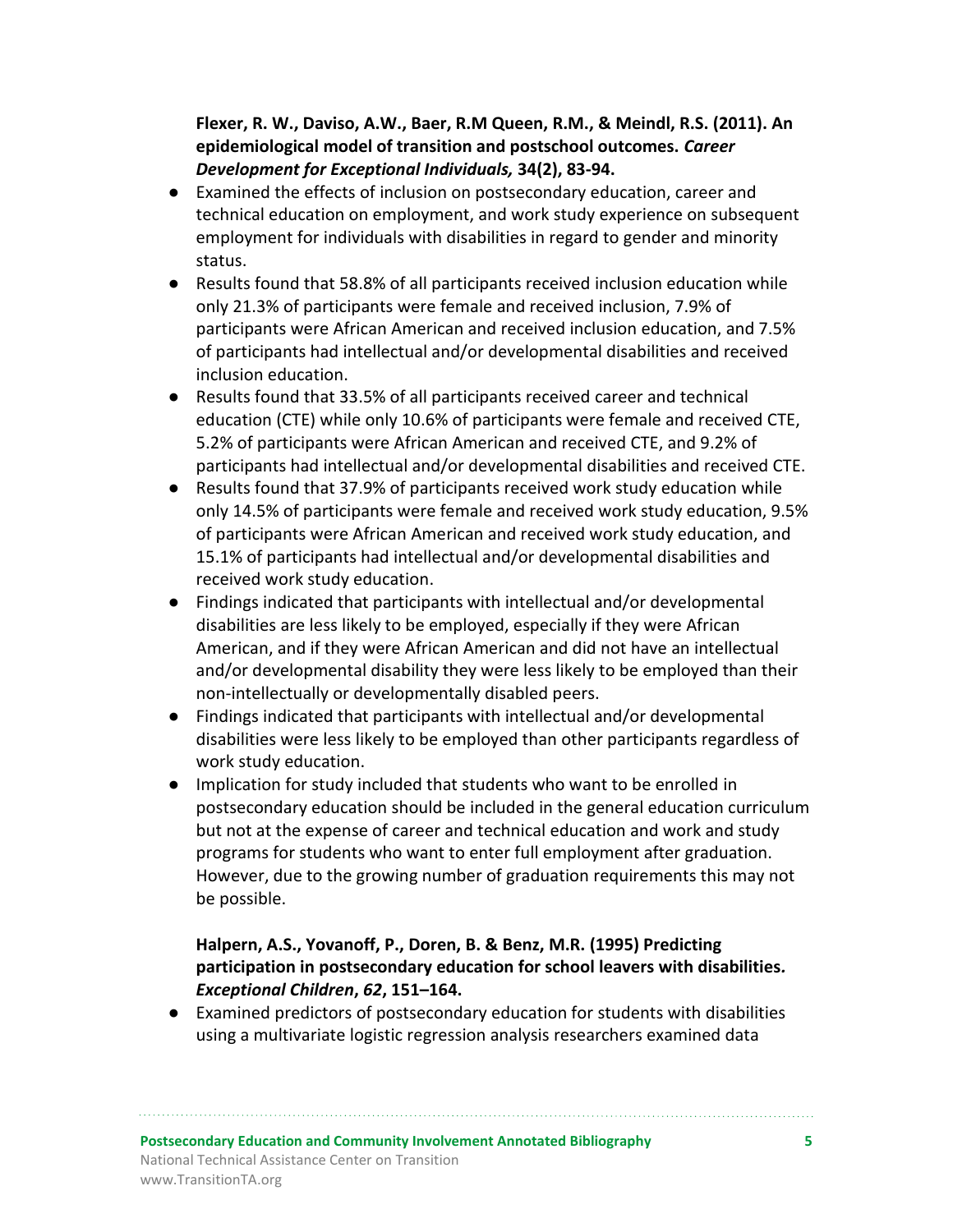collected from interviews with students with disabilities collected from Oregon, Nevada, and Arizona.

- Results indicated six predictors associated with participation in postsecondary education including (a) parent satisfaction, (b) student satisfaction in the instruction they received, (c) scoring high on a functional achievement inventory, (d) participating in transition planning, and (e) successfully completing curriculum courses.
- Results indicated students who passed more than half or all courses in eight curriculum areas such as remedial academics, traditional content classes, personal finance, community access, behaving responsibly, goal-setting or problem solving, specialized vocational education, and regular vocational education were more likely to be engaged in postsecondary education.

# **Harvey, M. W. (2002). Comparison and postsecondary transitional outcomes between students with and without disabilities by secondary vocational education participation: Findings from the National Education Longitudinal Study.** *Career Development for Exceptional Individuals***,** *25***, 99–122.**

- Examined data from the National Education Longitudinal Study of 1988-1994 (NELS:88-94) to compare postsecondary outcomes of students with and without disabilities and their participation in postsecondary vocational education.
- Results indicated differences among postsecondary outcomes across four groups of students including (a) students with a disability who participate in vocational education in high school, (b) students with a disability who did not participate in vocational education in high school, (c) students without a disability who participated in vocational education during high school, and (d) students without a disability who did not participate in vocational education during high school.
- Results indicated students with and without disabilities who participated in vocational education during high school were more likely to be employed and work more hours than students who did not participate in vocational education.
- Findings included (a) post-school employment, (b) annual earnings, (c) average hours worked per week, (d) job satisfaction ratings, and (e) participation in postsecondary education.
- Implications included a recommendation for vocational education to be included as a part of secondary education for students with and without disabilities.

# **Heady, S. C., & Porter, T. R. (1981). Meeting the needs of the rural disadvantaged: A comprehensive approach.** *Journal for Vocational Special Needs Education***, 4(1), 5.**

- Describes three major problems for rural students as they transition out of high school.
- Describes one problem as larger, urban high schools are able to provide more, and better, career preparatory curricular which in turn leads to more employable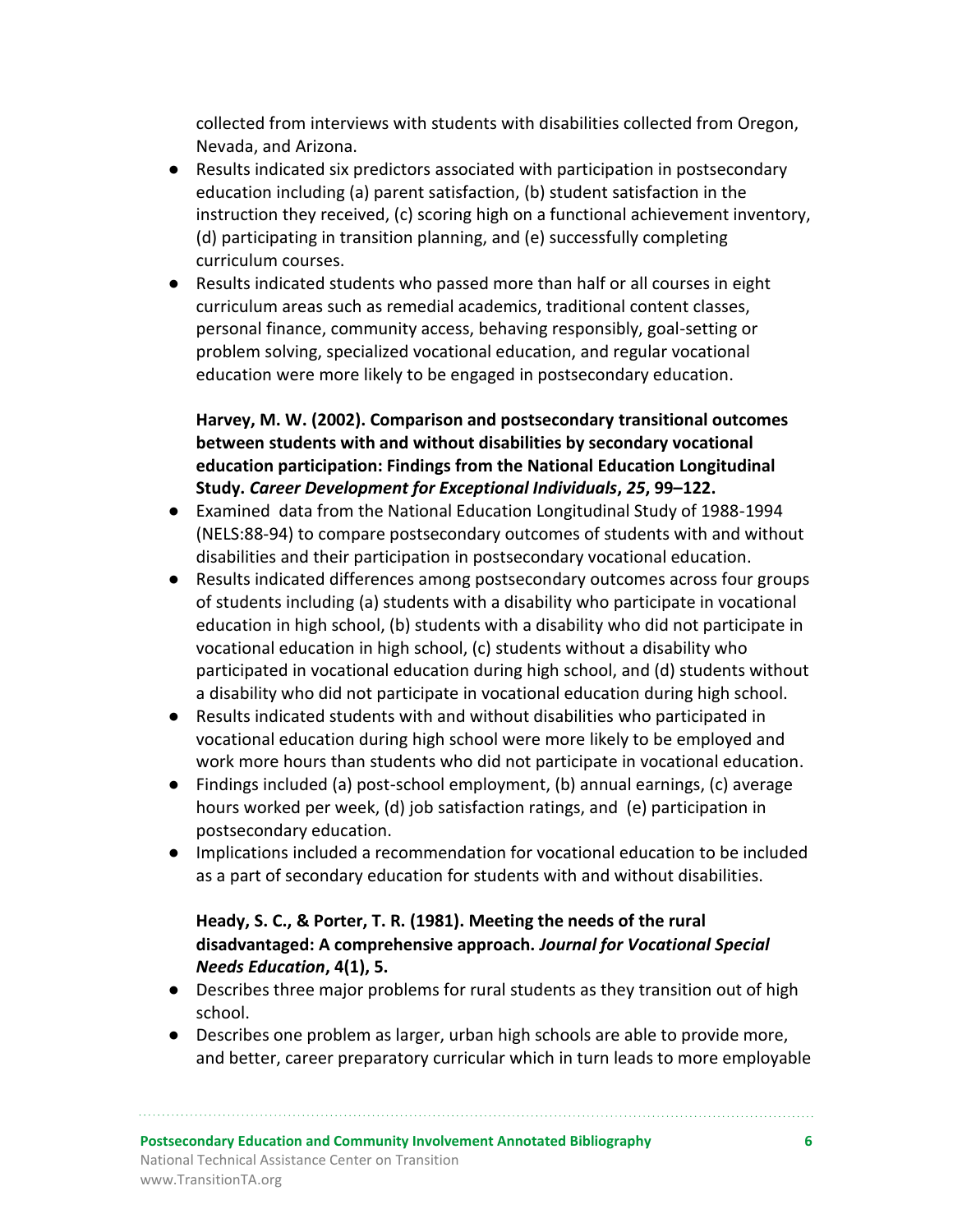youth straight out of high school, and rural areas have a more limited job market which may force them to either take an uninteresting or lower paying job near home, or move to an urban area to take a better job.

- Describes another problem as those who do not find jobs become unemployed, and unemployment for the 18-21 age group is a problem for rural students and a major problem inner city African-American youth.
- Describes the last problem as the lack of coordination among agencies to support and alleviate unemployed persons in rural areas.
- Describes the program of the Tri-County Joint Vocational School (Ohio) as having the following parts: career development program, assessment/evaluation center, basic skills laboratory, occupational work adjustment (OWA), occupational work experience (OWE), graduation reality and dual-role skills ("GRADS"), job entry and job survival skills project, job-placement assistance and follow-up services, and interfacing with social service agencies.
- Recommends that vocational education for rural, disadvantaged students may help to alleviate the aforementioned problems with transitioning rural youth.

**Heal, L. W., & Rusch, F. R. (1995). Predicting employment for students who leave special education high school programs.** *Exceptional Children***,** *61***, 472– 487.** 

- Examined data from the National Longitudinal Transition Study (NLTS) on postschool employment for students with disabilities using hierarchical regression analysis researchers analyzed 35 community, family, student, and school program characteristics on post-school employment outcomes for students with disabilities.
- Findings included students who completed more academic and occupational courses; as well as, spent more time in the general education environment were more likely to be employed after high school.
- Implications for high school transition programs are included.

**Hoisch, S. A., Karen, R. L., & Franzini, L. R. (1992). Two-year follow-up of the competitive employment status of graduates with developmental disabilities.**  *Career Development for Exceptional Individuals***, 15(2), 149-155.**

- Examined graduates of Grossmont High School's vocational services program that had disabilities and their current employment status and satisfaction with their employment and employers, as well as their employers satisfaction with them.
- Results for graduates found the following:
	- 39% of graduates were employed at the time of the survey
	- Participants were working at restaurants, retail stores, hospitals/clinics, schools/daycares, apartment buildings, gas stations, workshops, and security companies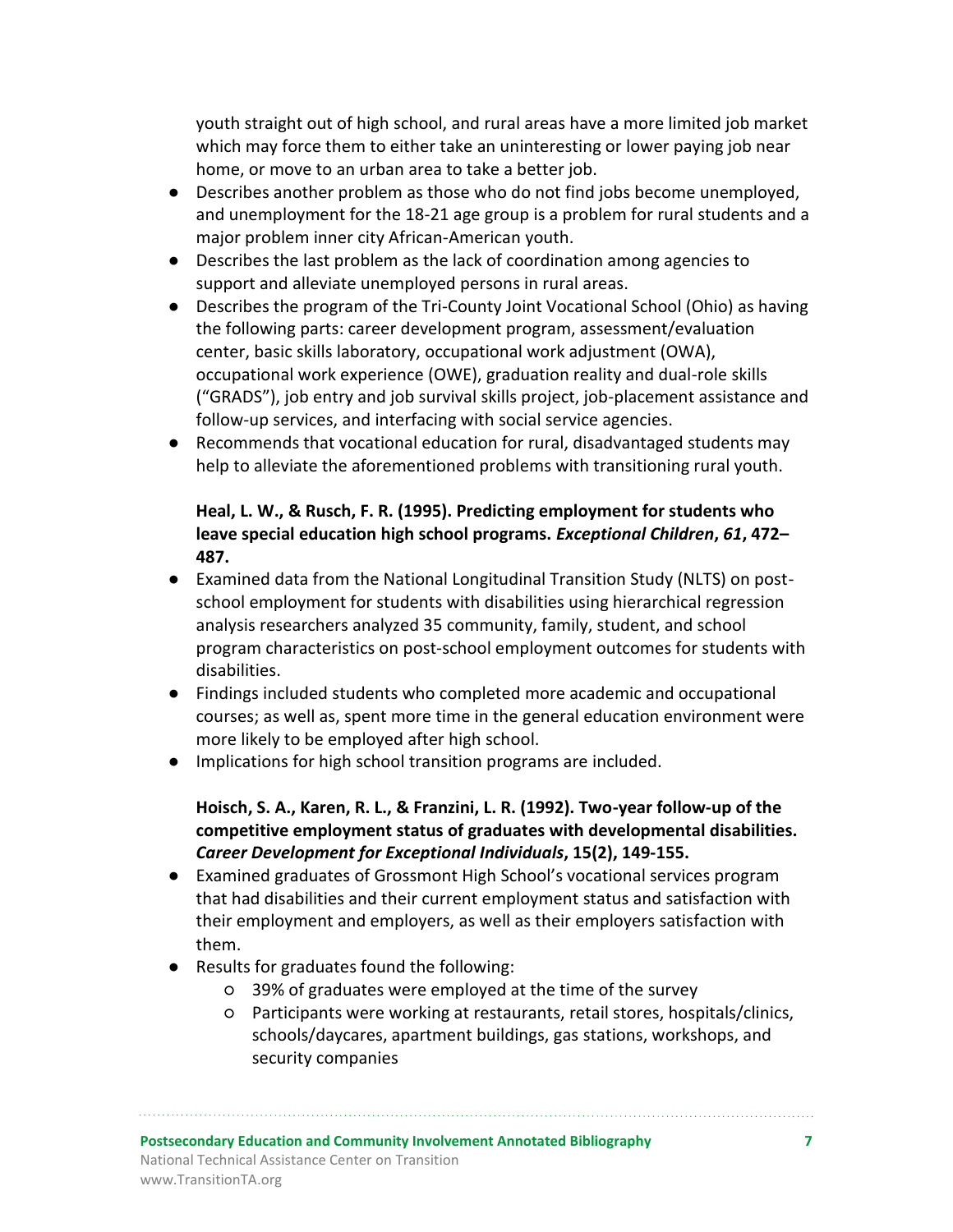- 82% of participants had worked for one year or less
- Most participants were in service occupations
- 38% of participants worked 16-25 hours per week and another 38% worked 31-40 hours per week
- Pay was from \$3.27 to \$7.54 per hour with a mean rate of \$6.33 per hour (minimum wage was\$ 3.35)
- 76% of participants were satisfied with their job
- 48% of participants indicated they were looking for a new job
- 71% of participants said it was okay to contact their employer
- Results for employers found that on a scale of 1 to 5 regarding performance, 31% of employers gave rating of 3, 15% of employers gave a rating of 3.5, and 54% gave a rating of 4 or 5.
- Recommendations repeating the study with a more even representation of disabilities since this study sample included 60% of participants having a learning disabilities.
- Implications include closer collaboration with teaching staff and future employers' views on what skills are needed in the workplace.

# **Hudson, P. J. (1988). Successfully employed adults with handicaps: Characteristics and transition strategies.** *Career Development for Exceptional Individuals***, 11(1), 7-14.**

- Examined a study of students with disabilities who have successfully made the transition from school to work.
- Results indicated that participants had the following statistics regarding the students with disabilities that transitioned from school to work:
	- 94% graduated high school
	- 58% received a regular diploma
	- 26% received a special education diploma
	- 10% received certificate of attendance
	- 36% had post-secondary education experiences
	- 56% were employed in public service occupations
	- 22% were employed in construction
	- 82% assumed responsibility for primary income source
	- 4% depended on family members for primary income source
	- 8% relied on agency assistance for primary income source
	- 6% relied on some combination for primary income source
- Recommendations for future research include focusing on adults with disabilities who are experiencing difficulty in the transition process.
- Implications include the need for educators to help connect students with services that will aid in transition.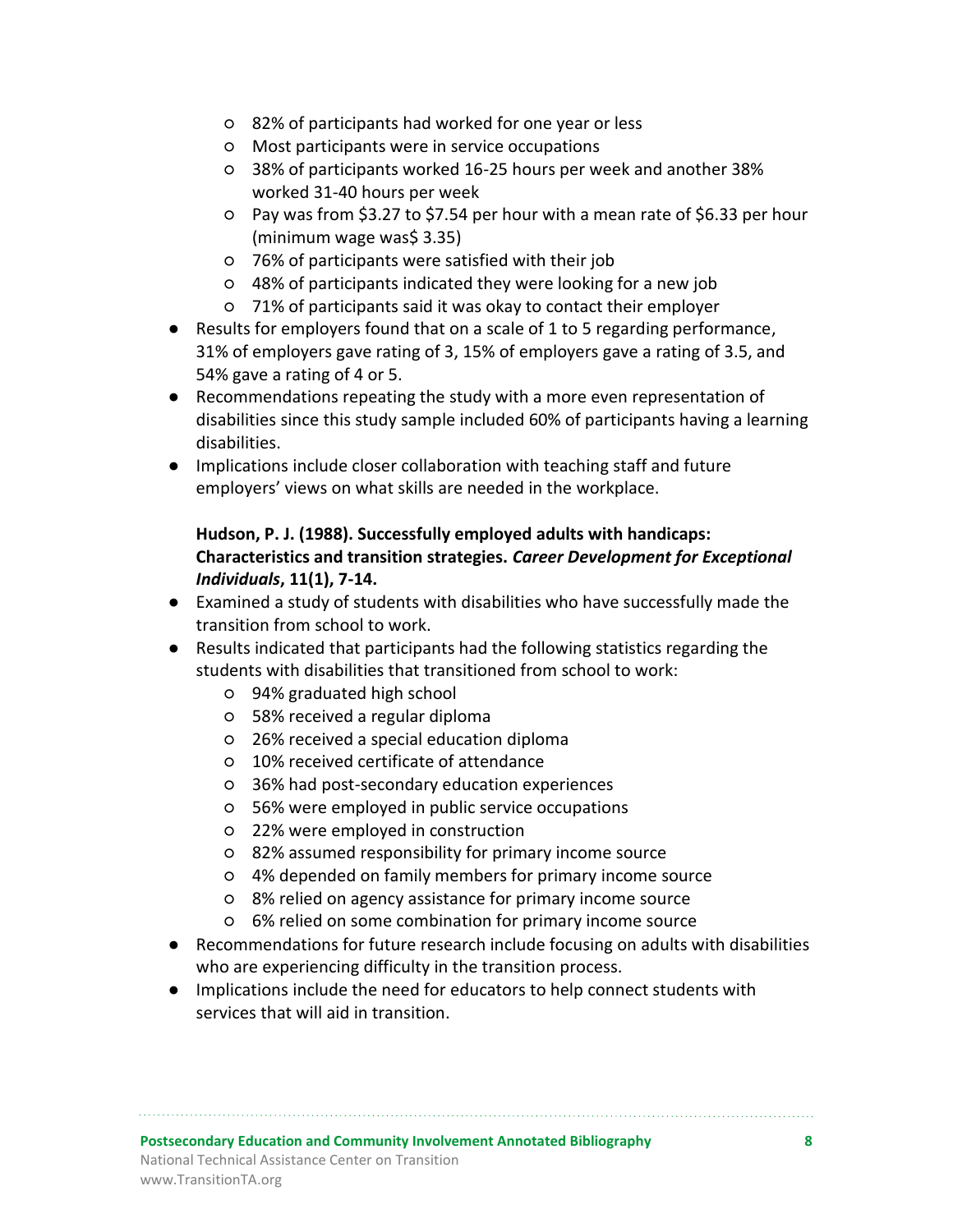**McCharen, B. (2008). The success of implementing programs of study in health careers through career clusters and pathways.** *Career and Technical Education Research***, 33, 203-215.**

- Examined the extent to which Health Science Technology/Health Careers Certification (HST/HCC) students continue to postsecondary education or employment after completing the program.
- Examined if HST/HCC programs provide a foundation for a program of study.
- Results indicated that after completing the HST/HCC program only 19% of students entered into a program of study in a health career area and 54% entered into a 2 or 4 year college in a health-related degree program with a 2% completion rate.
- Results indicated that after completing the program 33% of participants were employed with 85% being employed in a health-related occupation.
- Results suggested that the HST/HCC courses did not positively affect postsecondary achievement.
- Recommendations for future research include a study to determine the reason for failure/drop out of students enrolled in health related degrees in 2 and 4 year institutions.
- Implications include for the examination of practices in career clusters, pathways, and programs of study for CTE courses.

**Rojewski, J.W., Lee, I.H., & Gemici, S. (2010). Using propensity score matching to determine the efficacy of secondary career academies in raising educational aspirations.** *Career and Technical Education Research***, 35, 3-27.**

- Examined whether participation in a career academy during the first two years of high school (grades 9 and 10) had a significant long-term influence on students' interest and commitment to pursue postsecondary education as reflected by educational aspirations reported in grade 12.
- Results there was no difference in student interest and commitment to postsecondary education whether or not they participated in career academy.
- Recommendations included replicating the study but using postsecondary data rather than educational aspirations reported in grade 12.
- Implications include eliminating stigma in schools surrounding career education and its relationship to postsecondary aspirations.

## **Shandra, C. L., & Hogan, D. P. (2008). School-to-work program participation and the post-high school employment of young adults with disabilities.** *Journal of Vocational Rehabilitation***, 29, 117-130.**

● Examined how participation in school-to-work programs affects the employment status, financial compensation, and availability of job benefits of young adults with disabilities over time and to ascertain which type of school-based or work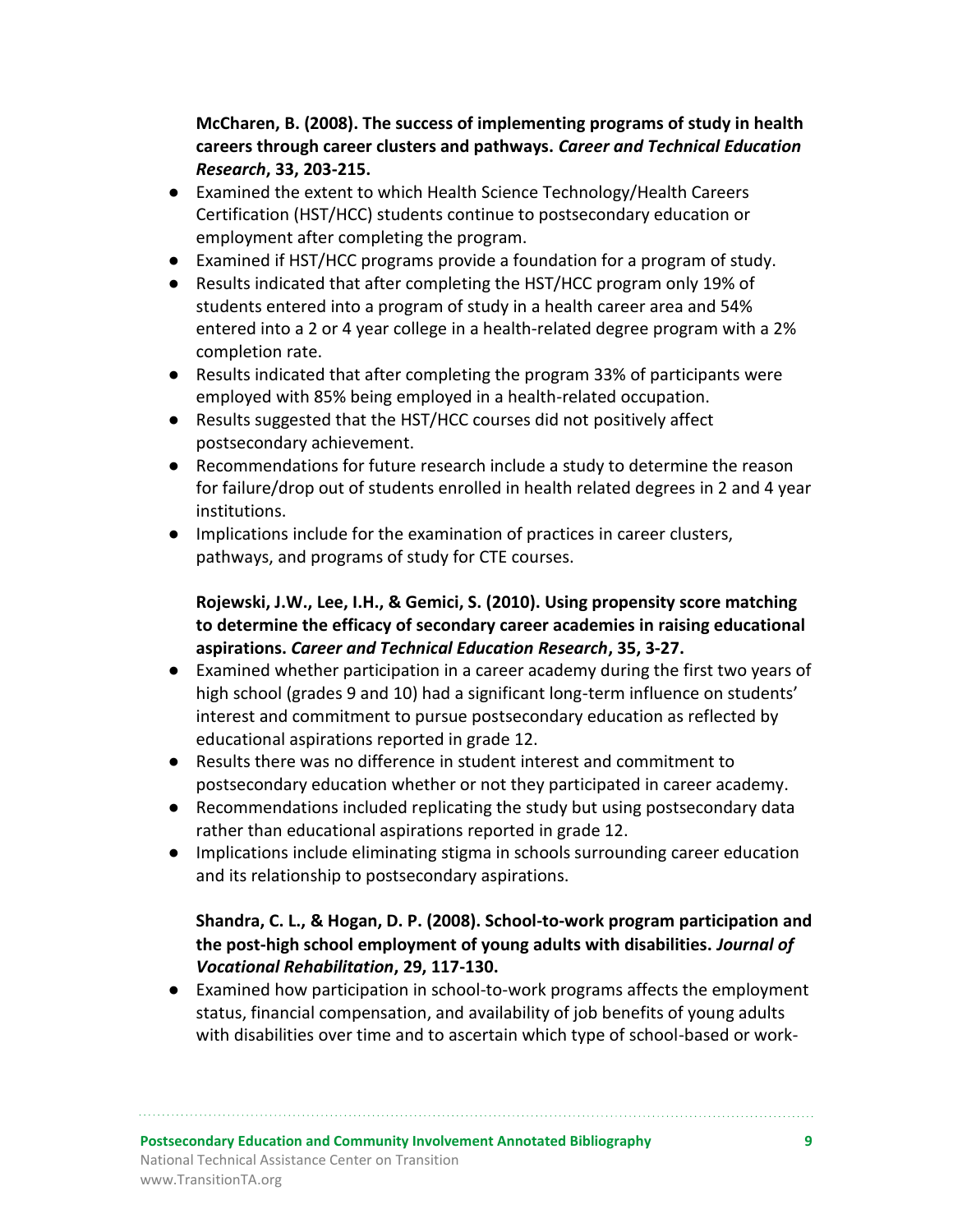based program is most effective in achieving employment status, financial compensation, and availability of job benefits.

- Results indicated that participation in school-based work programs increases the odds for an average young adult with a disability of being stably employed and working full-time by 120%. They also indicated that participation in a cooperative school and/or work-based initiative is positively correlated and statistically significantly associated with annual income, full-time work, holding a job with employer-offered health insurance, and paid sick days.
- Results indicated that severity of the disability played a role in examining the post-high school employment of young adults with disabilities and the odds of employment for young adults with moderate and severe disabilities is lower than the average young adult.
- Recommendations included future research on students with specific disabilities and how they are affected by school-to-work programs.
- Implications for practice included using school and work based learning for students with and without disabilities to increase employment after high school.

#### **Solberg, V. S., Phelps, L. A., Haakenson, K. A., Durham, J. F., & Timmons, J. (2012). The nature and use of individualized learning plans as a promising career intervention strategy.** *Journal of Career Development***, 39, 500-514.**

- Describes Individual Learning Plans (ILP) as a portfolio that is updated annually and a process that helps students to actively engage in career planning.
- Describes a study that evaluated students, parents, and teachers thought ILPs were important activities. The study found that all three groups agreed that ILPs lead to:
	- Selection of more rigorous coursework
	- Improved relationships between teachers, students, and parents
	- Access to more career exploration services
	- Clarity regarding postsecondary college and training
	- Increased academic motivation, goal setting, and career competence
- Describes the creation of ILPs to be moving towards online and computerized systems, so that ILPs can be better utilized and evaluated.
- Describes the following as opportunities and challenges for engaging in ILPs: using ILPs to conduct student-led parent-teacher conferences, dedicating time for ILPs, utilizing states' career clusters, school buy-in for engaging in ILPs, and access to an ILP curriculum.
- Recommends that future research should be done to confirm if ILPs result in:
	- Selecting more rigorous coursework
	- Stronger relationships with parents, teachers, and peer
	- Graduating from high school
	- Being more motivated to attend school
	- Engaging in more goal setting strategies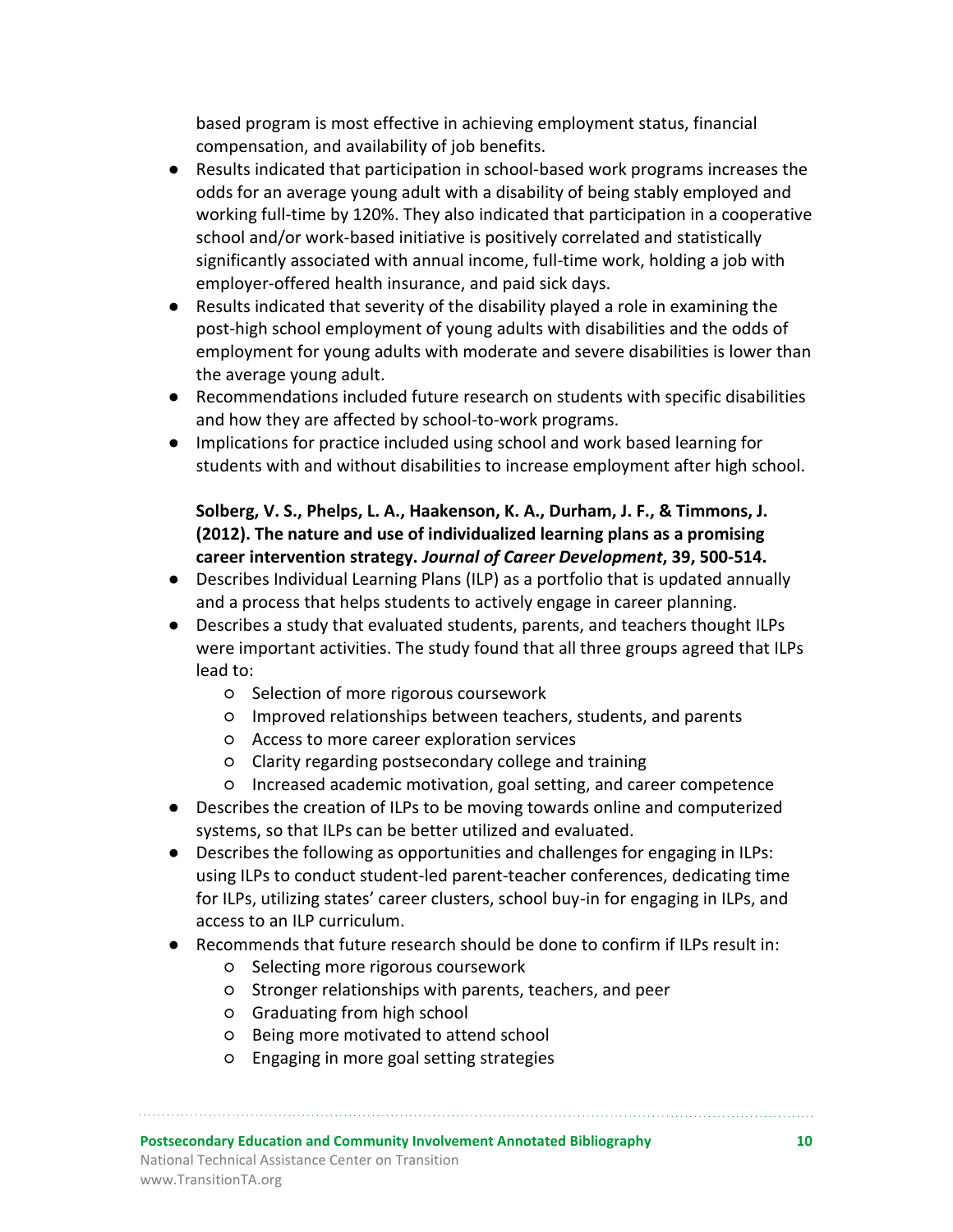- Becoming competent in the career search process
- Increasing career and occupational aspirations
- Increasing postsecondary training and college aspirations
- Being more likely to enter and complete postsecondary training and college programs

## **Southward, J. D., & Kyzar, K. (2017). Predictors of Competitive Employment for Students with Intellectual and/or Developmental Disabilities.** *Education and Training in Autism and Developmental Disabilities***, 52(1), 26.**

- Described the inclusion criteria for their literature review as:
	- Participants were transition-aged individuals with Intellectual and/or Developmental Disabilities (I/DD)
	- Studies examined competitive employment outcomes after exiting transition services
- Examined 13 studies that met the inclusion criteria and identified seven transition related predictors of postsecondary competitive employment for people with I/DD.
- Described the seven related predictors of postsecondary competitive employment for people with I/DD as:
	- Paid employment while attending high school (7 studies)
	- Vocational skills instruction (6 studies)
	- Family expectations (3 studies)
	- High school completion (3 studies)
	- IEP goals relating to competitive employment (2 studies)
	- Self-determination (2 studies)
	- Participating in postsecondary education (2 studies)
- Recommends using the seven transition practices above to increase students' likelihood of obtaining competitive employment after completing/exiting their special education program.

**Valentine, J. C., Hirschy, A. S., Bremer, C., Novillo, W., Castellano, M., & Banister, A. (2009, September). Systematic reviews of research: Postsecondary transitions - Identifying effective models and practices. Louisville, KY:** *National Research Center for Career and Technical Education***.**

- Describes transition programs to postsecondary education for youth in secondary education by reviewing relevant literature and addressing the following questions:
	- What models/programs for transition exist?
	- How is successful transition defined?
	- How are transition models/programs evaluated?
	- What is the impact of transition programs?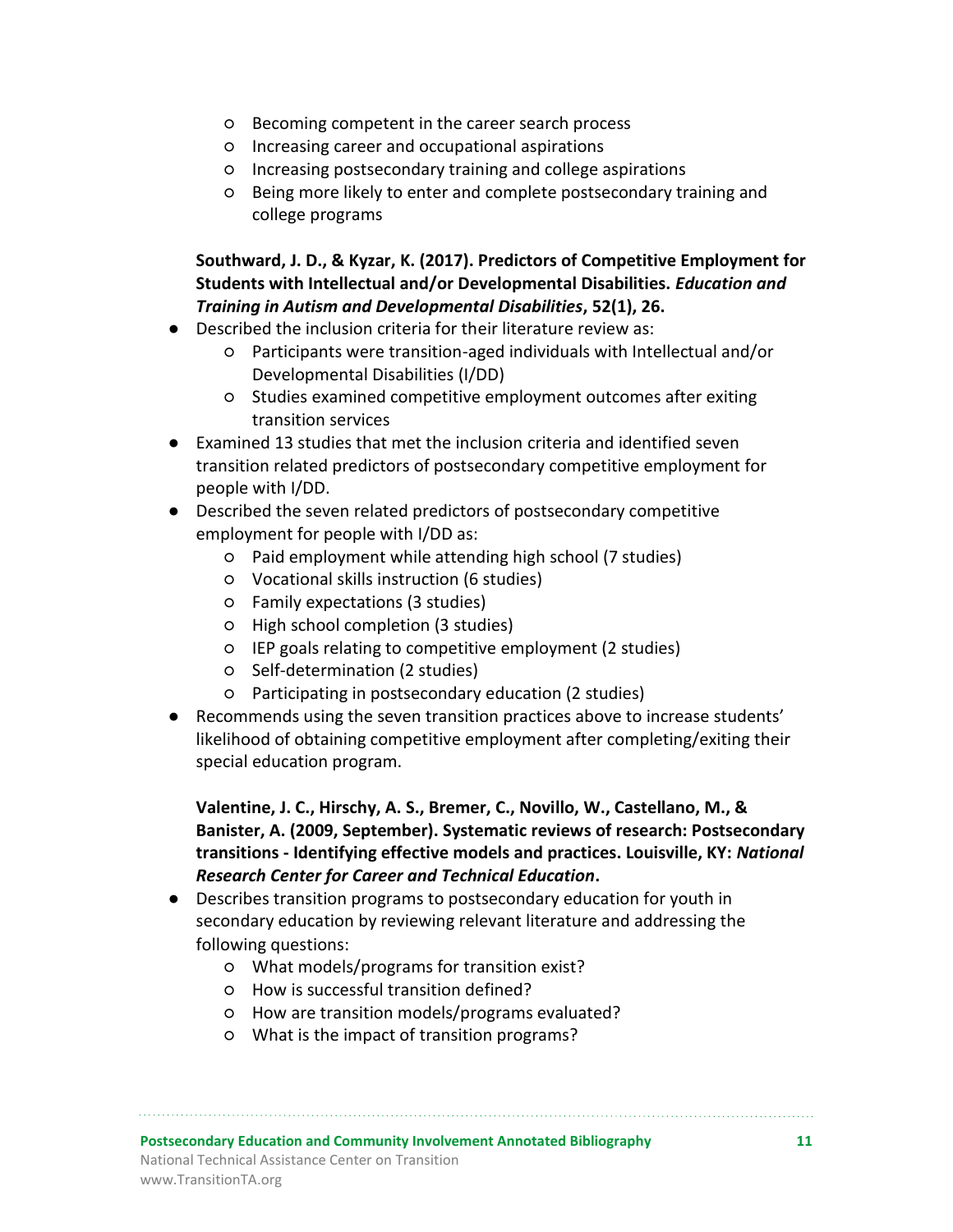- Describes 19 studies of interventions whose aim was to keep students enrolled in college after acceptance.
- Describes the results of the study as having small, but potentially important, short-term effects on grades earned by participants, which shows that there is potential for relatively comprehensive interventions to help students stay enrolled in postsecondary institutions, even if only short-term.
- Recommendations include the need for future research to further investigate the links between programs and students to help determine what types of interventions are effective for specific student populations.

# **Wagner, M. M., Newman, L.A. & Javitz, H. S. (2017). Vocational education course taking and post-high school employment of youth with emotional disabilities.** *Career Development and Transition for Exceptional Individuals.* **40(3), 132-143.**

- Examined the number of students with Emotional Disabilities who participated in the prevocational (CTE) and work study or cooperative education course and their work experience after high school.
- Findings indicated students with Emotional Disabilities who participated in CTE while in high school worked in the first 2 years after high school and earned wages higher than the national minimum wage and other benefits.
- Results indicated that youth with emotional disabilities who earned a concentration of occupationally specific general education CTE courses had increased odds of securing full time employment 2 years after high school, then students with emotional disabilities who only took general education CTE courses.
- Implications for practice included that students with emotional disabilities who have the goal of securing full-time employment should be encouraged to consider in their transition plan, a concentration of general education occupationally specific CTE courses.

**Wehman, P., Schall, C., Carr, S., Targett, P., West, M., & Cifu, G. (2014). Transition from school to adulthood for youth with autism spectrum disorder: What we know and what we need to know. Journal of Disability Policy Studies, 25, 30-40.**

- Describes key aspects of the transition process for students with Autism (ASD) and recommendations for policy and practice after conducting a literature review.
- Describes social/emotional behaviors, high school curriculum, transition planning, curriculum instruction, and inclusion as important factors on postsecondary outcomes.
- Describes evidence-based predictors of success in employment (post-school) as: ○ Career Awareness
- **Postsecondary Education and Community Involvement Annotated Bibliography 12** National Technical Assistance Center on Transition www.TransitionTA.org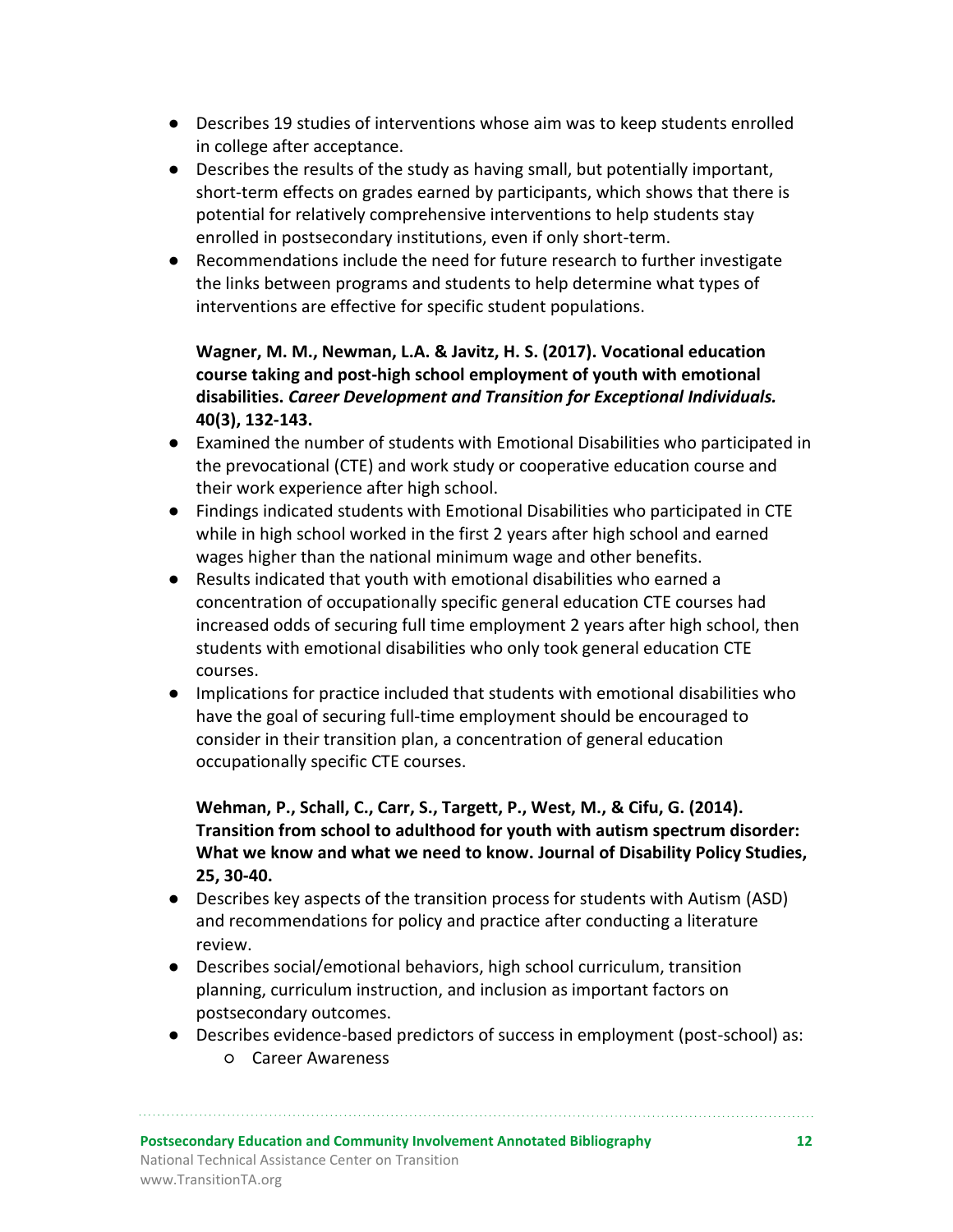- Community Experiences
- Exit Exam Requirements/High School Diploma Status
- Inclusion in General Education
- Interagency Collaboration
- Occupational Courses
- Paid Work Experience
- Parental Involvement
- Program of Study
- Self-Advocacy/Self-Determination
- Self-Care/Independent Living Skills
- Social Skills
- Student Support for the Transition Program
- Vocational Education
- Work Study
- Describes evidence as suggesting that students with ASD complete postsecondary education and training programs at a lower rate than peers with other disabilities.
- Recommends the following practices as suggestions, based upon the findings of this literature review, for helping youth with ASD transition into the community and workplace: improve high school curriculum and services, increase access to internships and employment during high school, promote postsecondary education and dual enrollment, promote inclusion and provide social skill instruction, and provide systematic instruction to increase functional literacy, independence, and self-determination.

#### **Winn, S., & Hay, I. (2009). Transition from school for youths with a disability: issues and challenges.** *Disability & Society***, 24(1), 103-115.**

- Describes the most disadvantaged groups in terms of inequity in vocational transition as: individuals with disabilities, individuals living in a rural or remote location, individuals coming from low socio-economic communities, and individuals who dropped out of school.
- Describes perceived employment barriers to post-school employment for individuals with disabilities are negative attitudes of supervisors and co-workers.
- Describes long-term unemployment as being experienced more by people with disabilities, and that when people with disabilities are employed it is most likely in poor paying and part-time positions.
- Describes the conditions needed for quality community-based service programs to be provided to individuals with a disability:
	- Access to information by clients and others
	- Support for person-centered individualized planning
	- Fair, transparent, individualized resource allocation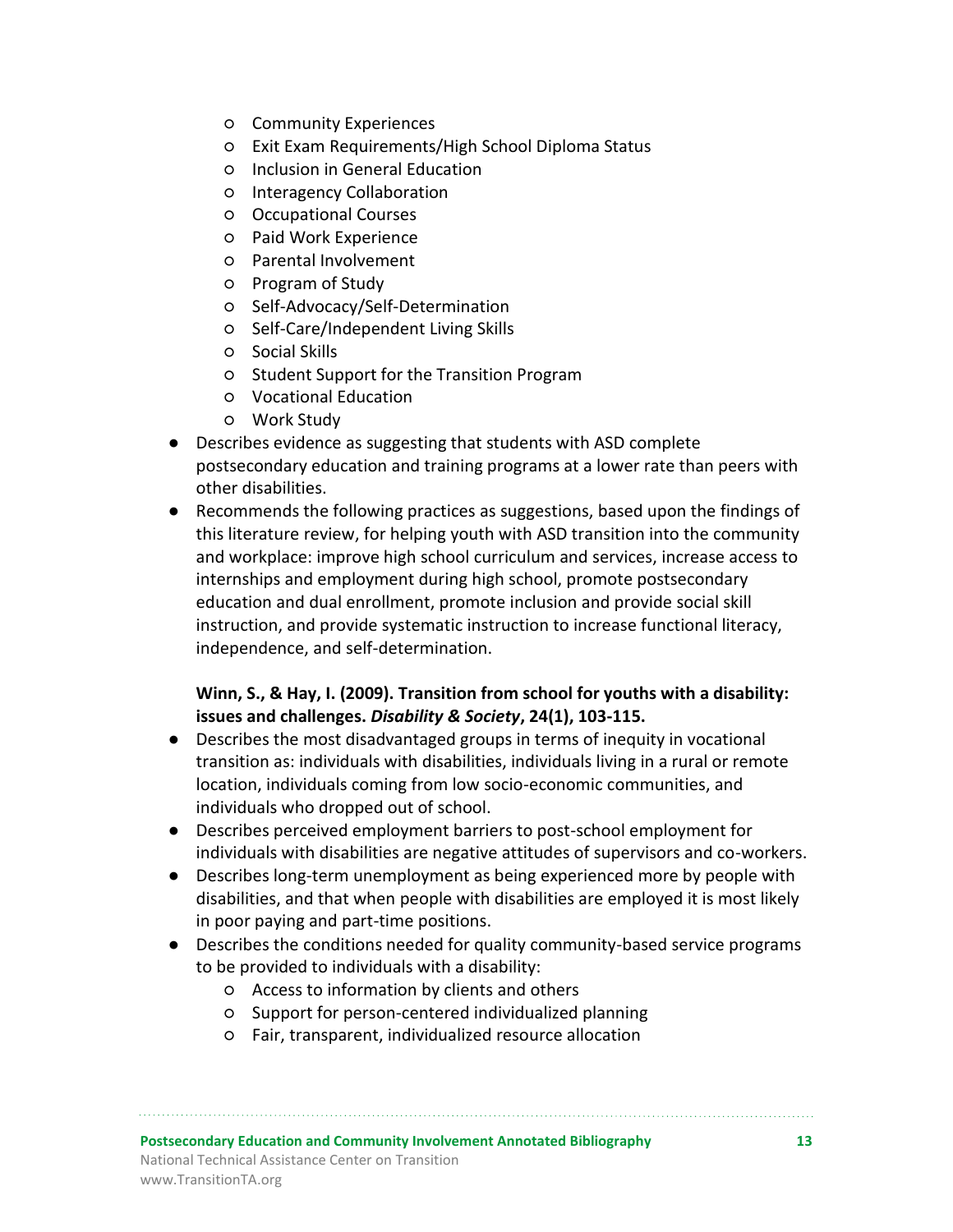- Development of well-paid, qualified, well-prepared, directly supported workforce with appropriate workloads
- Quality monitoring, accountability, and a culture of client-focused improvement and assessment
- Describe the main factors related to the successful transition of individuals with disabilities as:
	- Fewer hospitalizations and shorter hospital stays
	- Longer work experiences in industry and a richer work history
	- A less severe disability
	- The cognitive capacity to acquire and retain instruction
	- High rates of self-efficacy
	- A positive attitude towards work
	- A supportive family and social circle
- Describe challenges associated with transitions as inefficiency of the continuum of services and inability to teach content appropriately with varied instructional practices.